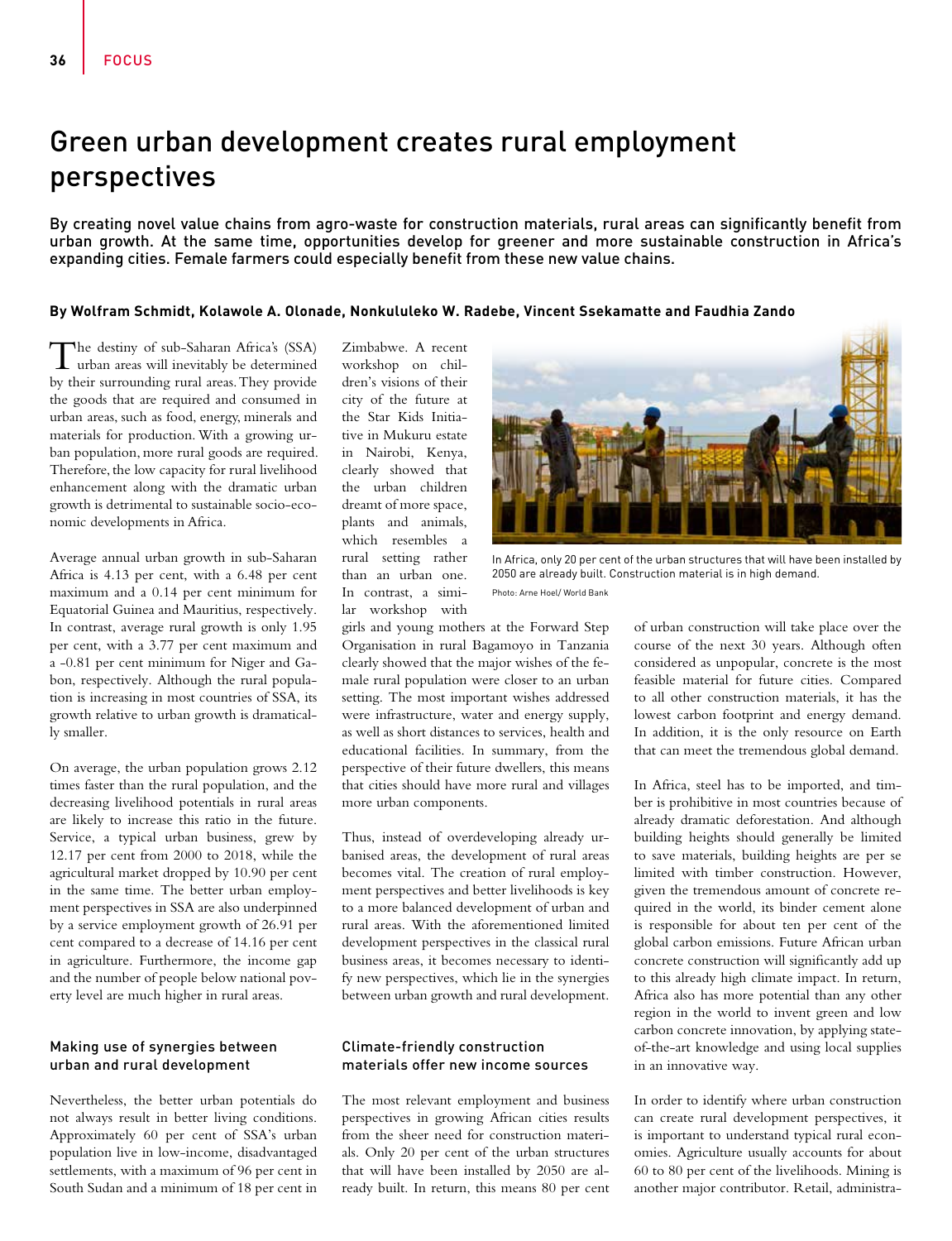tion and social services are significantly less important. Therefore, the large branches should be focused on. With regard to potentials in mining, novel future perspectives lie in choosing clays that cannot be used for ceramics but can perform excellently as cement replacement after calcination.

However, one largely neglected available resource is agricultural waste materials, which can be converted into high-performance concrete constituents. The African continent provides about 60 per cent of the global unused arable land. Most agricultural waste from food production has a high content of organic residues. Although they cannot be used for food, they can still serve as water-reducing or robustness-enhancing admixture in concrete, and thus contribute to higher performance with less cement consumption. These agrobased organic admixtures can create new and local business opportunities by replacing crude oil-based agents, which today in Africa have to be imported at high prices.

While construction chemicals are a small and specialised market, cement is a high-volume market. Therefore, the most relevant resource is ashes from agricultural waste, which occurs in vast amounts and today is not used for other technologies. If agro-waste is burnt at temperatures between 600 and 800 °C, it often contains significant amounts of reactive silica and alumina oxides, and thus can replace Portland cement clinker in concrete by up to 30 per cent or more.

In order to make maximum use of the process, the burning of the ashes can be done in paral-



## **Possible climate friendly and low-emission processes from agro-waste to construction materials**

lel to the burning of clay bricks or the energy can be used for food processing. An ideal process with a maximum yield of by-products and minimum carbon emissions can be obtained if the agro-waste goes through a pyrolysis process before being burnt to a reactive ash. This process produces pyrolysis gas (energy), pyrolysis oil (chemicals), as well as a bio-char that can be further processed as fertiliser or cement replacement. In order to prove the concept, a small-scale 2-stage pyrolysis plus kiln pilot plant was built recently on the campus of the University of Ghana within the context of the INFRACOST project, funded by Germany's Federal Ministry of Education and Research



(BMBF). An example of the larger scale coupled with a vertical shaft kiln technology is given in the upper Figure.

Wastes such as sugar cane bagasse, rice husks, cassava peels or palm kernel excellently qualify as green Portland cement clinker replacement. Normally, these wastes have no or low-value use today. However, as shown in the Figure on the left, by developing the

right value chains in the urban construction business, formerly unused rural wastes can be converted into cement replacement materials, construction chemical, energy and precursors without creating additional competition. This way, rural farmers can significantly enhance their livelihoods and in parallel contribute to reduced emissions of climate gases.

### Value chains based on cassava waste in Nigeria

Cassava is a staple food for over 500 million people in the world, and it represents a source of food for about 80 per cent of people in SSA. It is a cheap provider of carbohydrates that grows on marginal soil without complex processing. Besides food, cassava starch has also been established in paper, textile and pharmaceutical industries. Africa accounts for nearly 60 per cent of global production. With its 56 megatons per year, which is 35 per cent of the African and 20 per cent of the global production, Nigeria is the largest producer world-wide. Since cassava has relatively thick peels, the waste represents up to 20 per cent by mass of the tuber, which today creates large challenges of effective disposal. The peels do not qualify for livestock feeding, as they cannot be well digested and contain low protein. Typically, they are dumped in landfills, burnt uncontrolled, or just left to rot. This causes malodour and environmental pollution, and it requires plenty of space which could be made better use of. There is no significant value chain for the wastes to date, although they